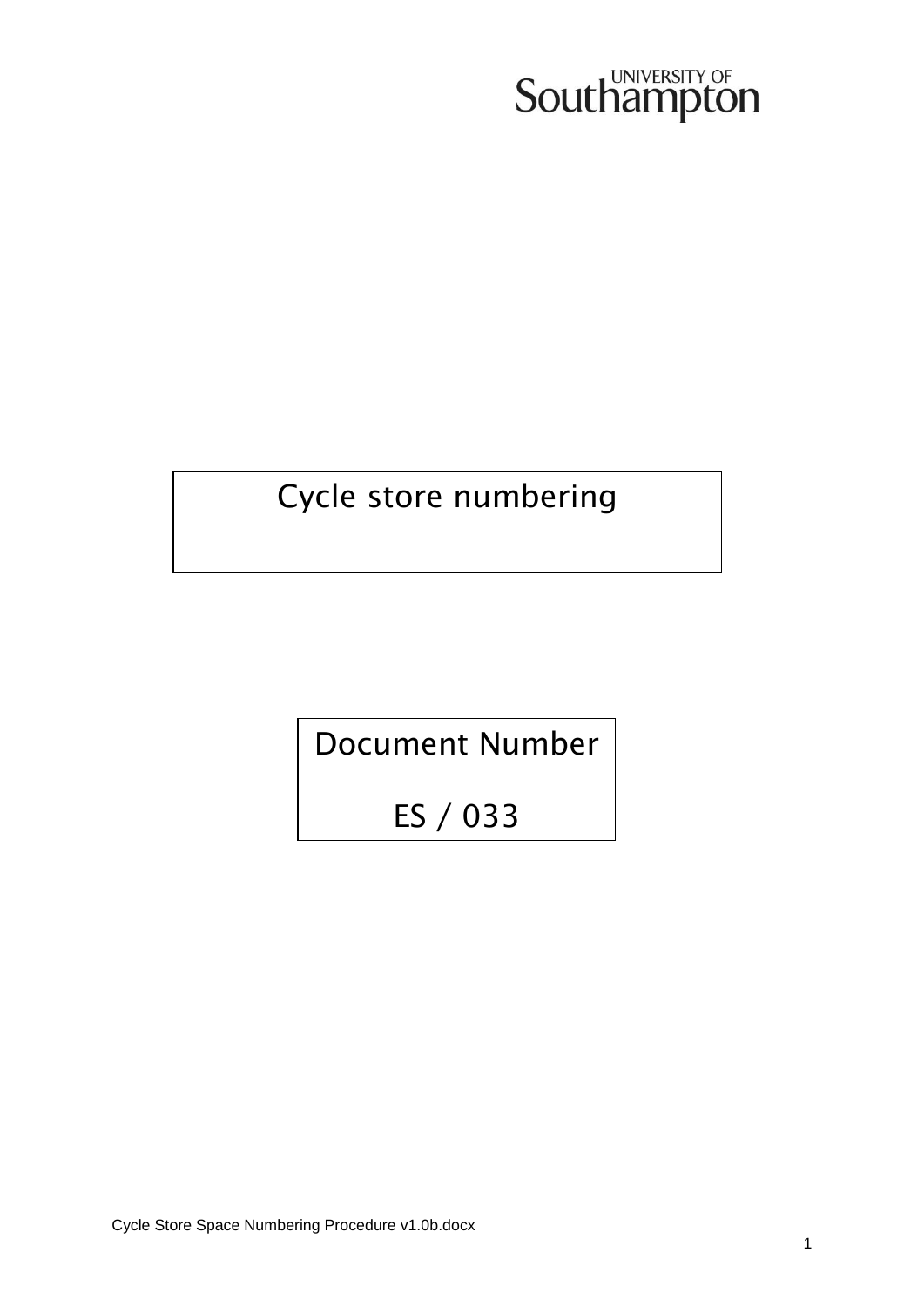# Revision Index.

|          |   | Revised by | <b>Revision Made</b> |
|----------|---|------------|----------------------|
| 23/07/12 | A |            | <b>Issued</b>        |
|          |   |            |                      |
|          |   |            |                      |
|          |   |            |                      |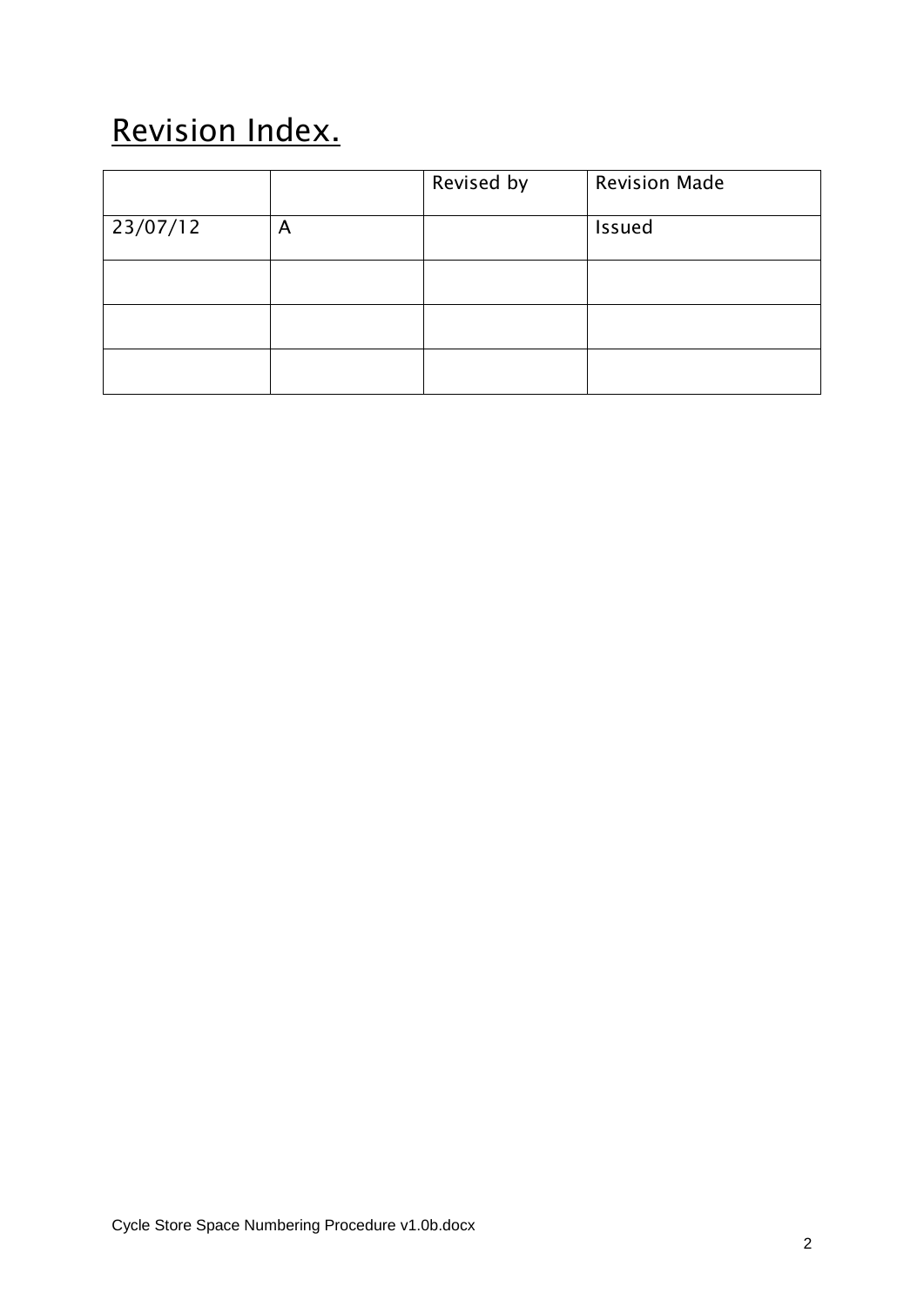

Document Title

**Cycle store space and building numbering procedure** 

| <b>Document Number</b> | ES / 033                                      |
|------------------------|-----------------------------------------------|
| Version                | А                                             |
| <b>Date</b>            | 23/07/12                                      |
| <b>Process Owner</b>   | Claire Hurle                                  |
| Job Title              | Estate Planning Administrator                 |
| <b>Status</b>          | <b>Issued</b>                                 |
| Summary                | This document provides the standard procedure |
|                        | for numbering the University cycle stores.    |

| <b>Approval List</b> |                  |                        |             |
|----------------------|------------------|------------------------|-------------|
| <b>Name</b>          | <b>Job Title</b> |                        | <b>Date</b> |
| <b>Claire Hurle</b>  |                  | Estate Planning        | 23/07/12    |
|                      |                  | Administrator          |             |
| Adam                 | <b>Transport</b> |                        | 23/07/12    |
| Tewkesbury           | <b>Manager</b>   |                        |             |
| <b>Paul Seabrook</b> |                  | Estate Planning        | 23/10/12    |
|                      | <b>Manager</b>   |                        |             |
| Amanda Caspari       |                  | <b>Deputy Director</b> | 23/10/12    |
|                      | of Estates       |                        |             |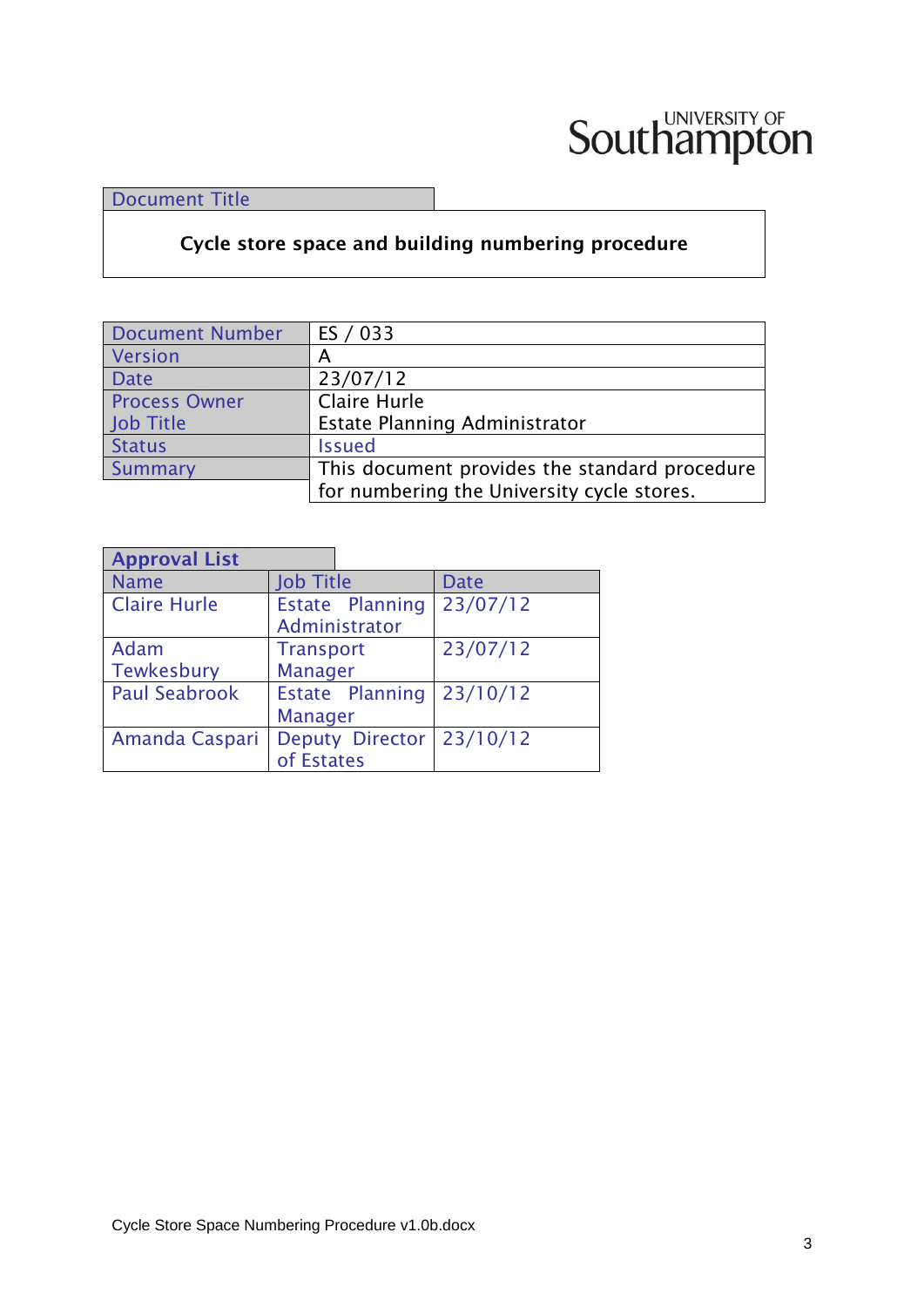# **1.0 Introduction**

This document provides the standard procedure for the numbering of cycle stores within University sites.

Any numbering of a new cycle store must be approved by the Estate Planning team and carried out in accordance with these guidelines. In all cases any cycle store number must be unique.

All Secure cycle stores (i.e. with roof) require input to Planon as either a stand-alone building or a space within a current building

# **2.0 Cycle store numbering**

#### 2.1 Stand-alone cycle stores

- a) All University stand-alone cycle stores will be allocated a unique 5 digit number (4 digits, followed by an alpha reference)
- b) The first 4 digits identify the location of the cycle store in relation to a University building. The four digits will then be followed by a letter. For example, a cycle store located by Building 46 would be known as 0046a.
- c) If more than 1 cycle store is located in the same area, further alpha references are added to the number. For example, if there are 3 distinct cycle stores by building 00xx, these would be known as 00xxa, 00xxb and 00xxc.

#### 2.2 Cycle stores within or attached to an existing Building

Where the cycle store is part of an existing building, the standard space numbering conventions apply. All internal spaces should be numbered, prior to any externally accessed spaces, such as cycle stores.

#### **3.0 Stand alone cycle store name**

Cycle store names are to be determined by the Estate Planning team in conjunction with the Transport team with reference to location to ensure consistency across the University. All cycle store names will be prefixed with "Cycle store" to ensure that there is no confusion between the building and the associated cycle store, when entering maintenance requests onto Planon.

For example, the Student Union retail centre would be known as

#### Cycle store – Student Union retail centre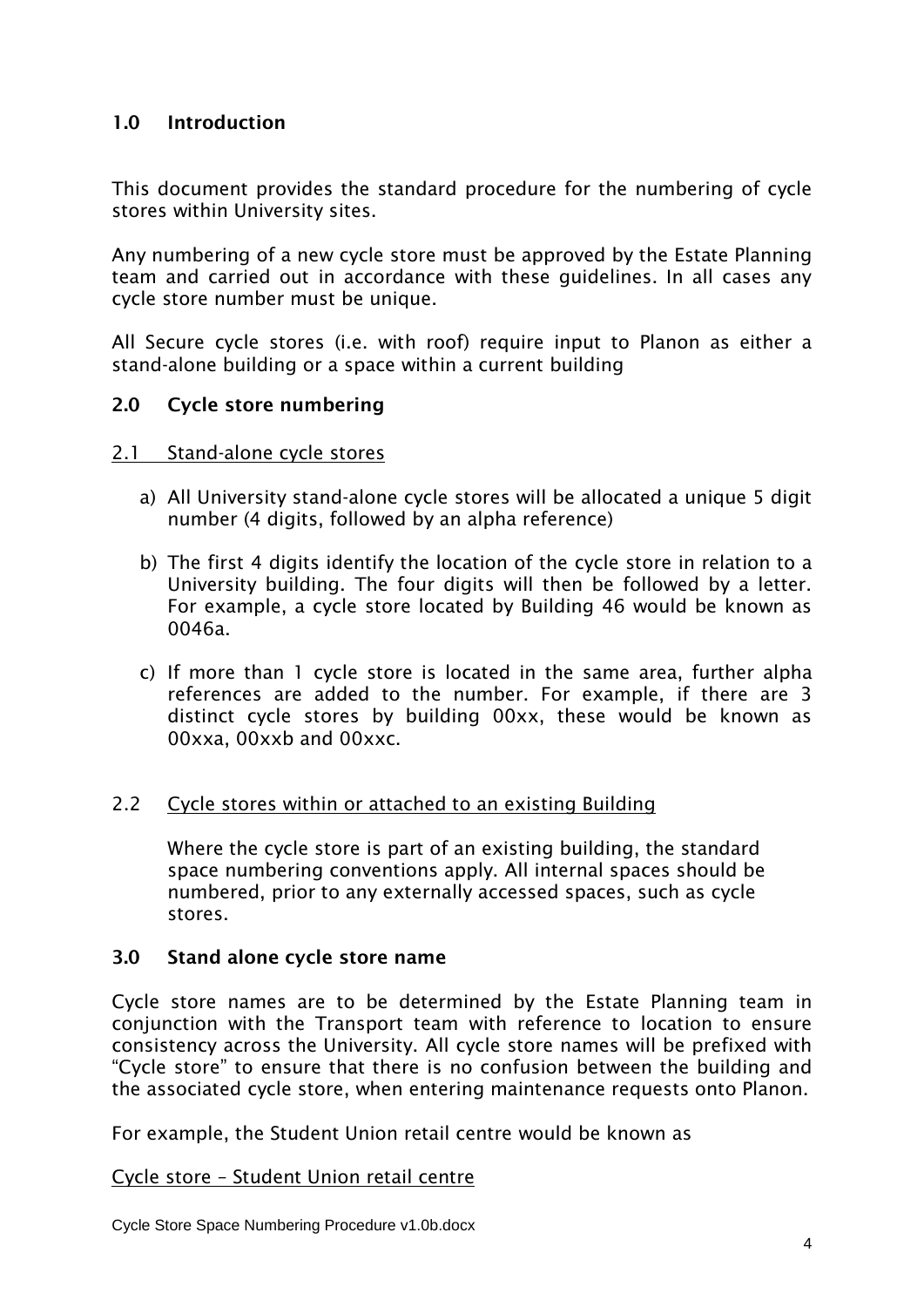# **4.0 Space type**

The space type to be used for Cycle stores is

CYCLES – Cycle store

# **5.0 Space numbering**

## 5.1 Cycle stores within existing buildings

- a) All internal spaces within a floor should be numbered before any externally accessed spaces such as cycle stores.
- b) Cycle stores should be allocated the next available space number after all internally accessed spaces have been numbered, on the appropriate level.

| 1025        | 1015       | 1017             | 1019       | 1021 | 1023                     |
|-------------|------------|------------------|------------|------|--------------------------|
| cycle store | $\sqrt{N}$ | ∕№               |            |      |                          |
| 1013        |            | Corridor<br>1701 |            |      | Entrance<br>lobby<br>601 |
| 1011        | 1009<br>N  | 1007<br>NZ       | 1005<br>NZ | 1003 | $\sqrt{1001}$            |
|             |            |                  |            |      |                          |

Example of space type and space numbering:

# 5.2 Stand-alone cycle stores

All stand-alone cycle stores will only contain one space and this will be numbered 1001.

#### **6.0 Planon Setup**

Once the relevant CAD drawing is loaded, the cycle store should be added to Planon. For stand-alone cycle stores, under the properties tab select the Properties tab, "add building", selecting the appropriate Site location, overtyping the auto generated property number and completing the name field.

The GIA of the stand-alone cycle store can be entered under the "Building details" section.

For cycle stores within buildings AND for stand-alone stores, the following fields will need to be completed for every space created, under the Space details tab within Planon with the following details: